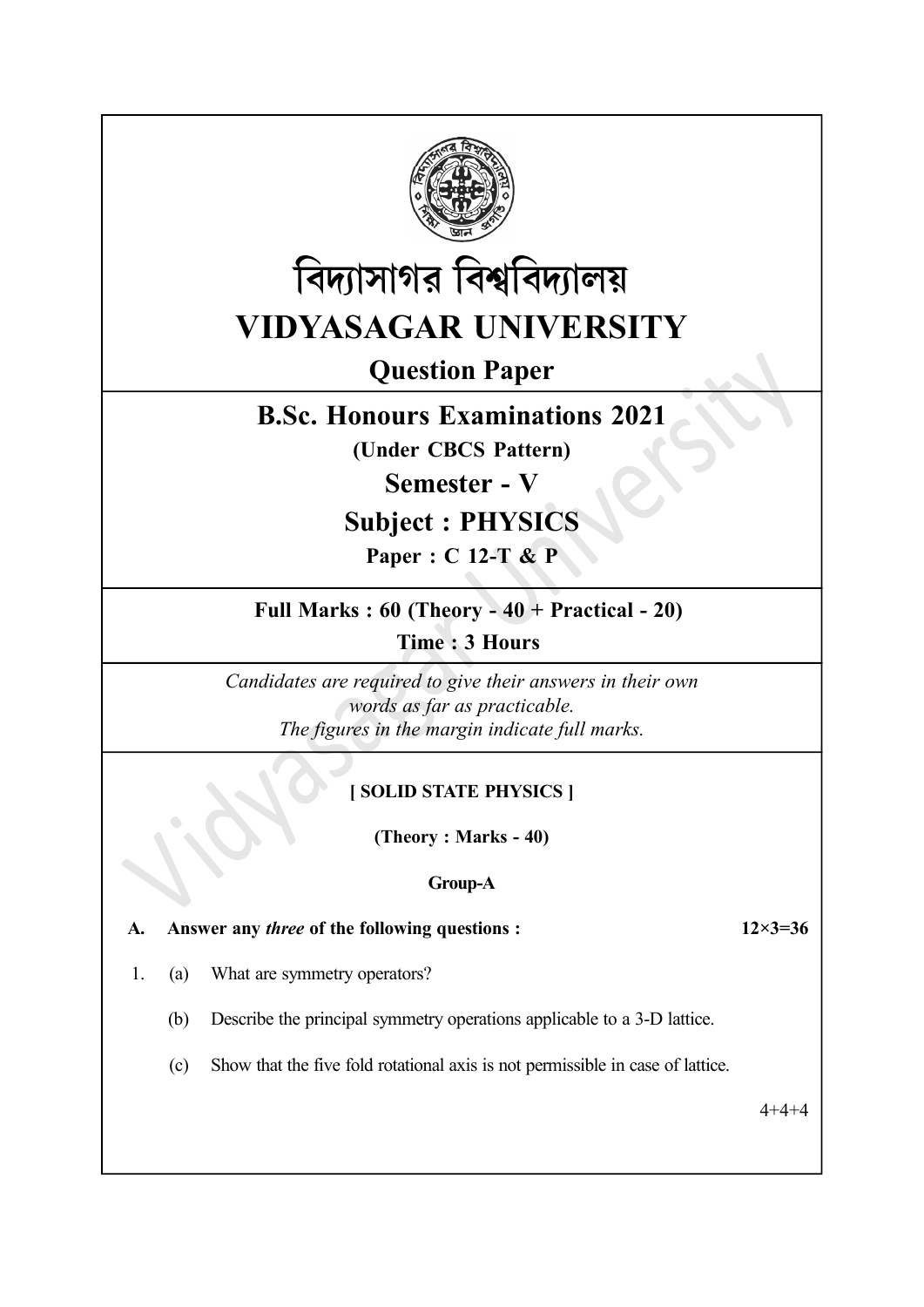- 2. (a) Show that the zero point energy of a solid according to the Debye Model is  $\frac{9}{8}R\theta_D$ 
	- $\frac{3}{8}R\theta_D$ .
	- (b) The Debye temp of diamond is 2000K. Calculate the mean velocity of sound in Diamond. Given the density and atomic mass of Diamond as  $3500 \text{ kg m}^{-3}$  and 12 amu respectively, if the interatomic spacing is 1.54Å, estimate the frequency of the dominant mode of lattice vibration.  $6+6$
- 3. (a) Discuss the formation of allowed and Forbidden energy Bands on the basis of Kronig-Penney model. Discuss the extreme conditions when energy levels are either discrete or continuous.
	- (b) What is the effect of changing in the binding energy of electrons on the energy bands? 6+6
- 4. (a) Give a qualitative description of the BCS theory.
	- (b) How does it account for the superconducting state?  $6+6$
- 5. (a) Determine frequency of the a/c current flows through a Josephson junction across which a d.c voltage of 0.5 mV is applied.
	- (b) The critical temperature of a superconductor at zero magnetic field is  $T_c$ . Determine the temperature at which the critical field becomes half of its value at 0 K.  $6+6$
- 6. (a) Describe the characteristic properies of ferroelectric materials.
	- (b) What is meant by Polarisation catastrophe?
	- (c) Derive the Clausius-Mossotti relation. Expressing the relationship between dielectric constant and atomic polarizability.  $4+2+6$

#### Group-B

#### B. Answer any two of the following questions :  $2 \times 2 = 4$

- 7. What is superconductivity?
- 8. What is Forbidden energy gap?
- 9. What are Brillouin zones?
- 10. Define the geometrical structure factor.